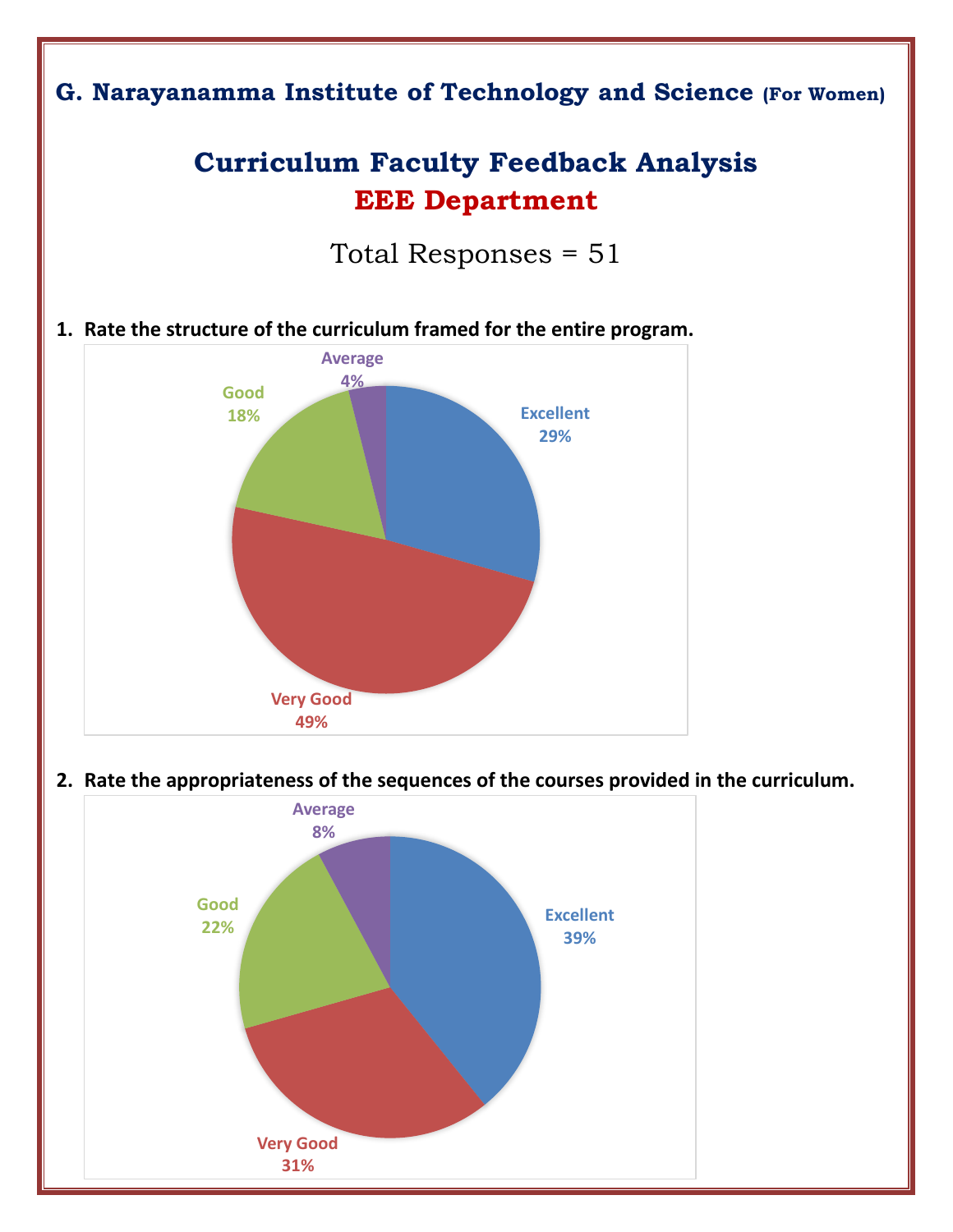**3. Rate the depth of the syllabus for the Program in relation to the competencies expected by industry/Current global scenarios.** 



**4. Rate the sequence of the units/modules in the course. (Taught by you)**

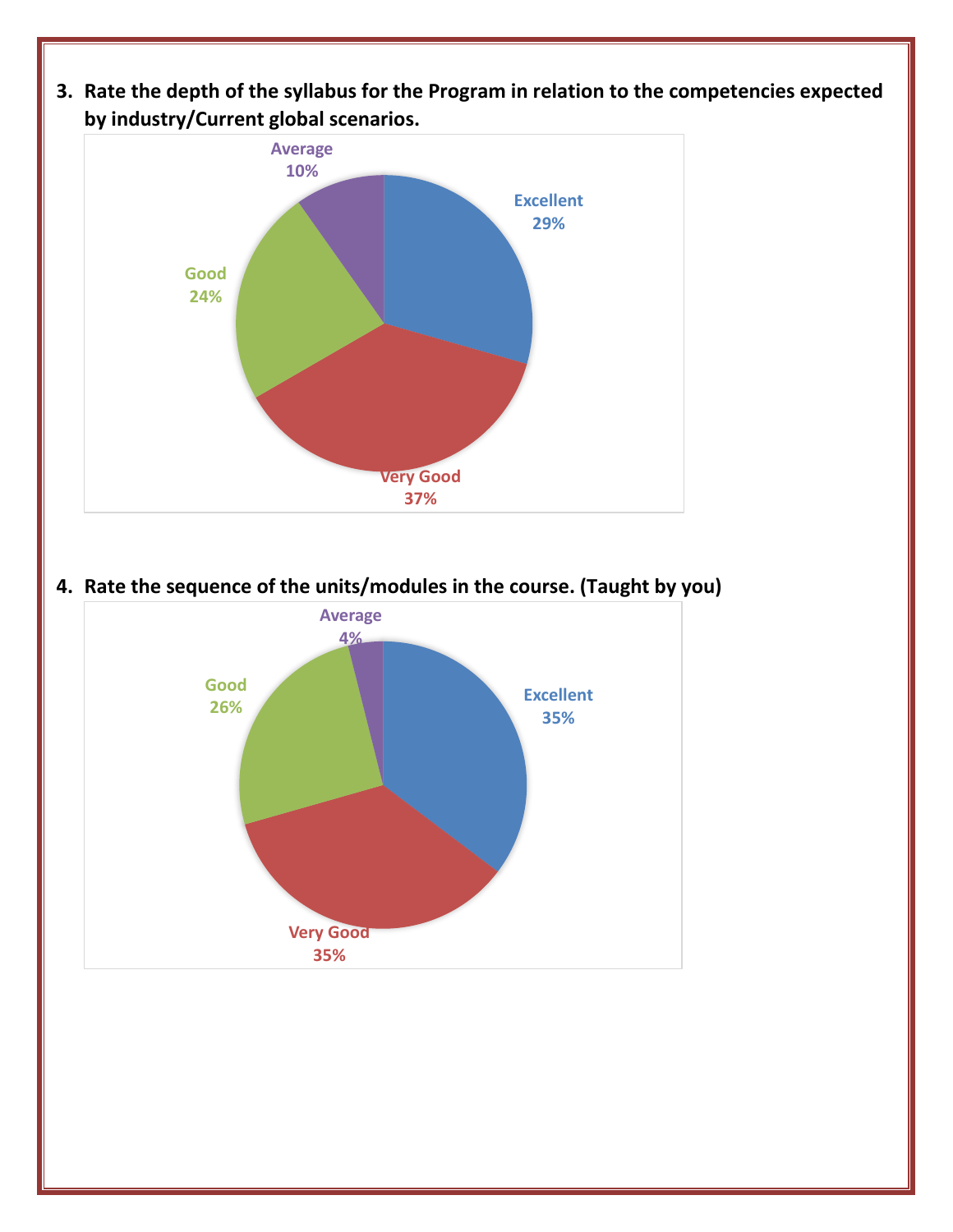

**6. Rate the adequateness of text books and reference books mentioned in the syllabus.**

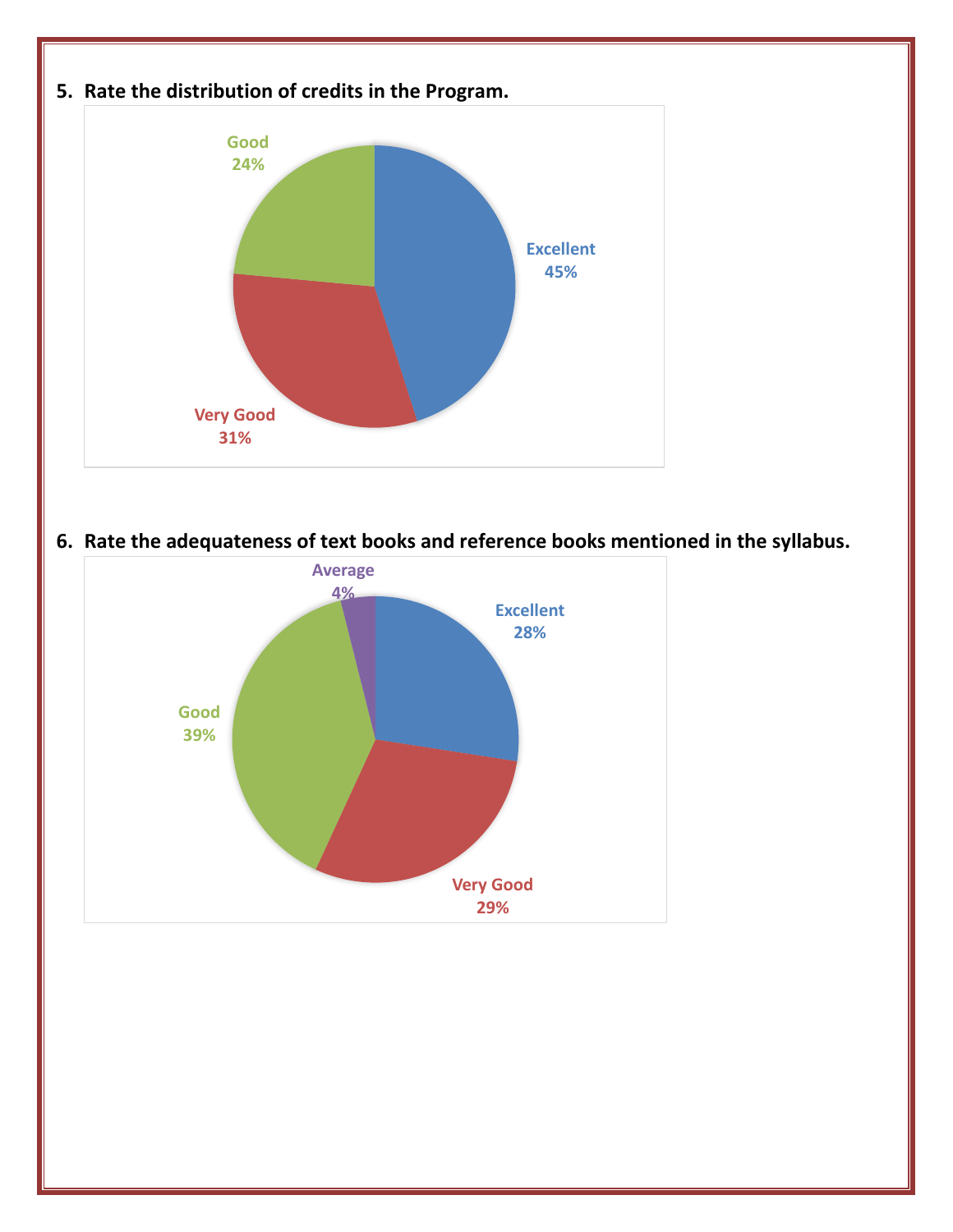

**8. Rate the syllabus content for the courses in terms of burden on students.**

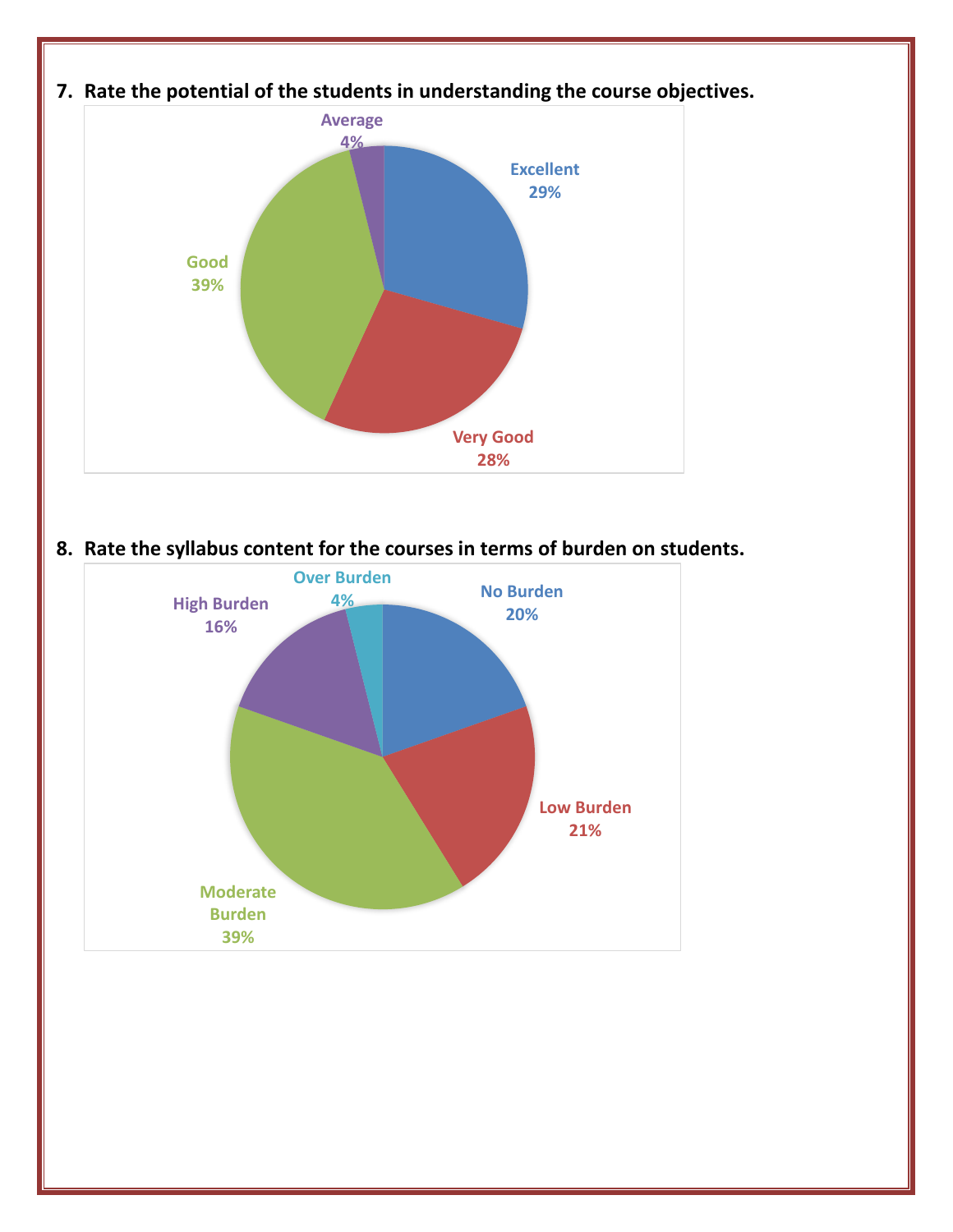

**10. Rate the contribution of the courses in terms of professional core area.**